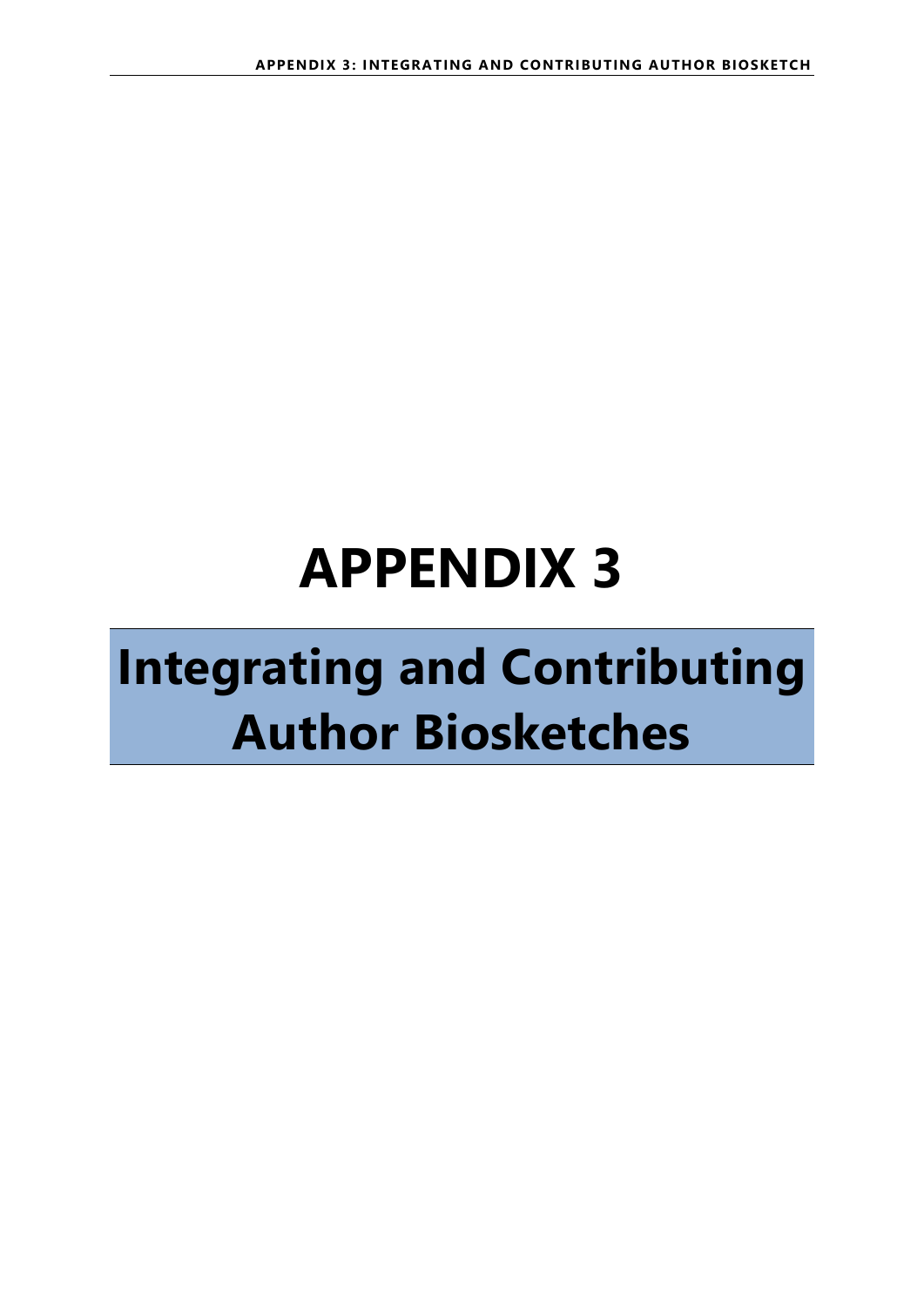| <b>Preface</b>                 |                                                                                                                                                                                                                                                                                                                                                                                                                                                                                                                               |
|--------------------------------|-------------------------------------------------------------------------------------------------------------------------------------------------------------------------------------------------------------------------------------------------------------------------------------------------------------------------------------------------------------------------------------------------------------------------------------------------------------------------------------------------------------------------------|
| <b>Authors</b>                 |                                                                                                                                                                                                                                                                                                                                                                                                                                                                                                                               |
| <b>Robert Scholes</b>          | Robert (Bob Scholes is a systems ecologist at the University of the Witwatersrand. He<br>has led many assessments over the past 25 years, including parts of the<br>Intergovernmental Panel on Climate Change, the Millennium Ecosystem Assessment,<br>the South african Assessment on Elephant Management, and the global Land<br>Degradation and Restoration Assessments. Bob has co-led the shale gas development<br>scientific assessment.                                                                                |
| Paul Lochner                   | Paul Lochner is an environmental assessment practitioner at the CSIR in Stellenbosch,<br>with over 25 years of experience in a wide range of environmental assessment and<br>management studies. His particular experience is in the renewable energy, oil and gas,<br>and industrial and port development sectors. He has been closely involved in the<br>application of Strategic Environmental Assessment in South Africa. Paul has co-led<br>the shale gas development scientific assessment.                             |
| Greg Schreiner                 | Greg Schreiner has worked at the CSIR for the past five years. He is interested in<br>novel approaches to environmental assessment and social processes. He has a Masters<br>Degree in Environment and Development from the University of Cambridge. He has<br>for the past two years managed the day to day processes of the shale gas development<br>scientific assessment.                                                                                                                                                 |
| Luanita Snyman-Van<br>der Walt | Luanita Snyman-Van der Walt has worked at the CSIR for the past 3 years as an<br>environmental assessment practitioner focussing on environmental assessment and<br>Geographic Information System analyses. She has a Masters Degree in Environmental<br>Science from North West University and assisted in managing the shale gas<br>development scientific assessment.                                                                                                                                                      |
| Megan de Jager                 | Megan de Jager holds an MSc degree in Environmental Geography from the Nelson<br>Mandela Metropolitan University. She is employed at the CSIR as an intern on the<br>shale gas development scientific assessment and is currently undertaking a PhD on<br>baseline monitoring of the Central Karoo.                                                                                                                                                                                                                           |
|                                | <b>Chapter 1: Scenarios and Activities</b>                                                                                                                                                                                                                                                                                                                                                                                                                                                                                    |
| <b>Integrating Author</b>      |                                                                                                                                                                                                                                                                                                                                                                                                                                                                                                                               |
| Mike Burns                     | Mike Burns, who is a Harvard University Research Fellow, is qualified in both<br>ecology and environmental ethics. He understands human valuation of the<br>environment and the often conflicting sustainability implications thereof. A capacity<br>to understand the functioning of coupled social-ecological systems is the hallmark of<br>his contribution to sustainability science. Mike has 20 years of consulting experience<br>in Africa's oil and gas sector.                                                       |
| <b>Contributing Authors</b>    |                                                                                                                                                                                                                                                                                                                                                                                                                                                                                                                               |
| Doreen Atkinson                | Doreen Atkinson is a Research Associate at the University of the Free State,<br>Bloemfontein. Her areas of research expertise include local government, community<br>development, intergovernmental relations, policy analysis, governance, local<br>economic development, small towns and rural development, land reform, sustainable<br>livelihoods, project and programme evaluation, and regional development. Doreen has<br>extensive research on Karoo tourism, and has organised five Karoo conferences since<br>2009. |
| Oliver Barker                  | Oliver Barker has an MSc from the University of the Witwatersrand, and is a<br>registered natural scientist and member of numerous organisations, including AEG,<br>SAIEG and the Ground Water Division of the GSSA. Oliver has consulted for large<br>corporations and assessed geological risk in mining prospects. He has authored and<br>co-authored numerous technical reports and published papers.                                                                                                                     |
| Claire Davis                   | Claire Davis is climate change impacts and adaptation specialist with a particular<br>research interest in the field of biodiversity and conservation. She currently holds the<br>position of Researcher in the Natural Resources and the Environment Unit (NRE) at<br>CSIR. A key area of expertise is her skills in conducting vulnerability and adaptation<br>assessments and producing tailor-made climate change projections for specific<br>sectors.                                                                    |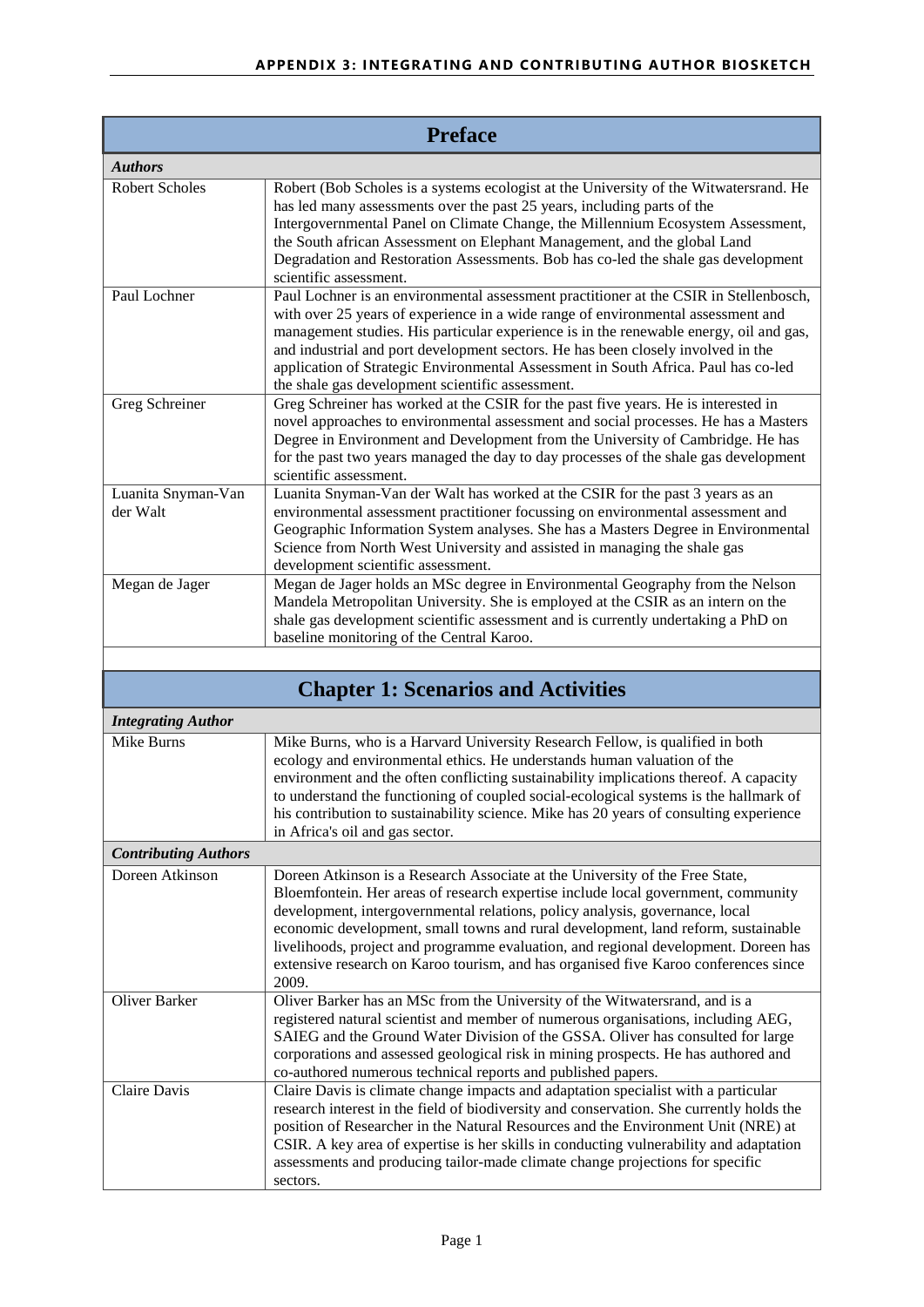| Elizabeth (Liz) Day                        | Liz Day has over 20 years' experience in the field of freshwater ecosystems, mainly in<br>the Western, Northern and Eastern Capes. Her particular interests include wetland and<br>river water quality management, pollution abatement and protection strategies and<br>understanding surface-groundwater interactions in wetlands. She has also been<br>involved in wetland mapping and prioritisation projects for the CAPE fine-scale<br>biodiversity planning project and for various local municipalities.                    |
|--------------------------------------------|------------------------------------------------------------------------------------------------------------------------------------------------------------------------------------------------------------------------------------------------------------------------------------------------------------------------------------------------------------------------------------------------------------------------------------------------------------------------------------------------------------------------------------|
| Surina Esterhuyse                          | Surina Esterhuyse is a researcher at the Centre for Environmental Management,<br>University of the Free State. Recently, she has been extensively involved in work<br>related to unconventional oil and gas extraction and led the project on the<br>unconventional oil and gas interactive vulnerability map and monitoring framework<br>development for the South African Water Research Commission.                                                                                                                             |
| Philip Hobbs                               | Philip Hobbs is a registered Professional Natural Scientist employed as a Senior<br>Research Hydrogeologist in the NRE business unit. His $\sim$ 35 years' experience<br>includes the exploration and development of groundwater resources for water supply<br>at all scales, the evaluation and assessment of land use activities (e.g. mining, industry<br>and waste disposal) on groundwater, and the mapping of groundwater resource<br>quantity and quality.                                                                  |
| Ian McLachlan †                            | Ian McLachlan has a BSc Honours degree in Economic Geology from the University<br>of the Witwatersrand, and is a Life Fellow of the GSSA. He worked for Soekor and<br>Petroleum Agency SA where he gained wide experience in exploration operations in<br>the Karoo and elsewhere. He also contributed to the compilation of the Minerals and<br>Petroleum Resources Development Act of 2002 and associated Regulations.                                                                                                           |
| Nigel Rossouw                              | Nigel Rossouw has more than 20 years' experience, working in different industry<br>sectors and in a variety of roles, ranging from research, training, consulting, project<br>implementation and corporate environmental planning. Nigel is the Environmental<br>Planner for Shell South Africa Integrated Gas and is currently completing a PhD at<br>UCT focusing on environmental governance of large engineering projects.                                                                                                     |
| Simon Todd                                 | Simon Todd has 18 years' experience as a terrestrial ecologist in arid systems. His<br>primary focus includes examining the impacts of land use on biodiversity with the arid<br>ecosystems of South Africa. Recent notable projects include specialist input for the<br>Wind and Solar- and Eskom Grid Infrastructure Strategic Environmental<br>Assessments, as well as on-going work related to the SKA.                                                                                                                        |
| Luanita Snyman-Van<br>der Walt             | Luanita Snyman-Van der Walt has worked at the CSIR for the past 3 years as an<br>environmental assessment practitioner focussing on environmental assessment and<br>Geographic Information System analyses. She has a Masters Degree in Environmental<br>Science from North West University and assisted in managing the shale gas<br>development scientific assessment.                                                                                                                                                           |
| Elsona van Huyssteen                       | Elsona van Huyssteen is a Principle Urban and Regional Planner at the CSIR and has<br>over 20 years' experience in research, and policy development. She has lead<br>collaborative multi-disciplinary initiatives in the urban and regional development<br>planning field. Her interest focusses on innovative ways to engage collective futures<br>through profiling spatial growth dynamics impacting cities, settlements and regions;<br>transdisciplinary and multi-stakeholder initiatives, and action-orientated leadership. |
|                                            |                                                                                                                                                                                                                                                                                                                                                                                                                                                                                                                                    |
|                                            | <b>Chapter 2: Energy</b>                                                                                                                                                                                                                                                                                                                                                                                                                                                                                                           |
| <b>Integrating Author</b><br>Jarrad Wright | Jarrad Wright is a Principal Engineer at the CSIR Energy Centre, with an MScEng                                                                                                                                                                                                                                                                                                                                                                                                                                                    |
|                                            | (Elec), working predominantly in energy system operations and planning. He has<br>extensive power sector operations and planning experience in eleven African<br>countries. Jarrad was appointed by the President of South Africa to the NPC in 2015<br>as a Commissioner for the period 2015-2020 to assist in the implementation of the<br>NDP.                                                                                                                                                                                  |
| <b>Contributing Authors</b>                |                                                                                                                                                                                                                                                                                                                                                                                                                                                                                                                                    |
| Tobias Bischoff-<br>Niemz                  | Tobias Bischof-Niemz is the Energy Centre Manager at the Council for Scientific and<br>Industrial Research, prior to which, he was with the Energy Planning Unit at Eskom,<br>as part of the team that developed the long-term power-capacity expansion plan<br>(Integrated Resource Plan) for South Africa. Tobias is also a member of the                                                                                                                                                                                        |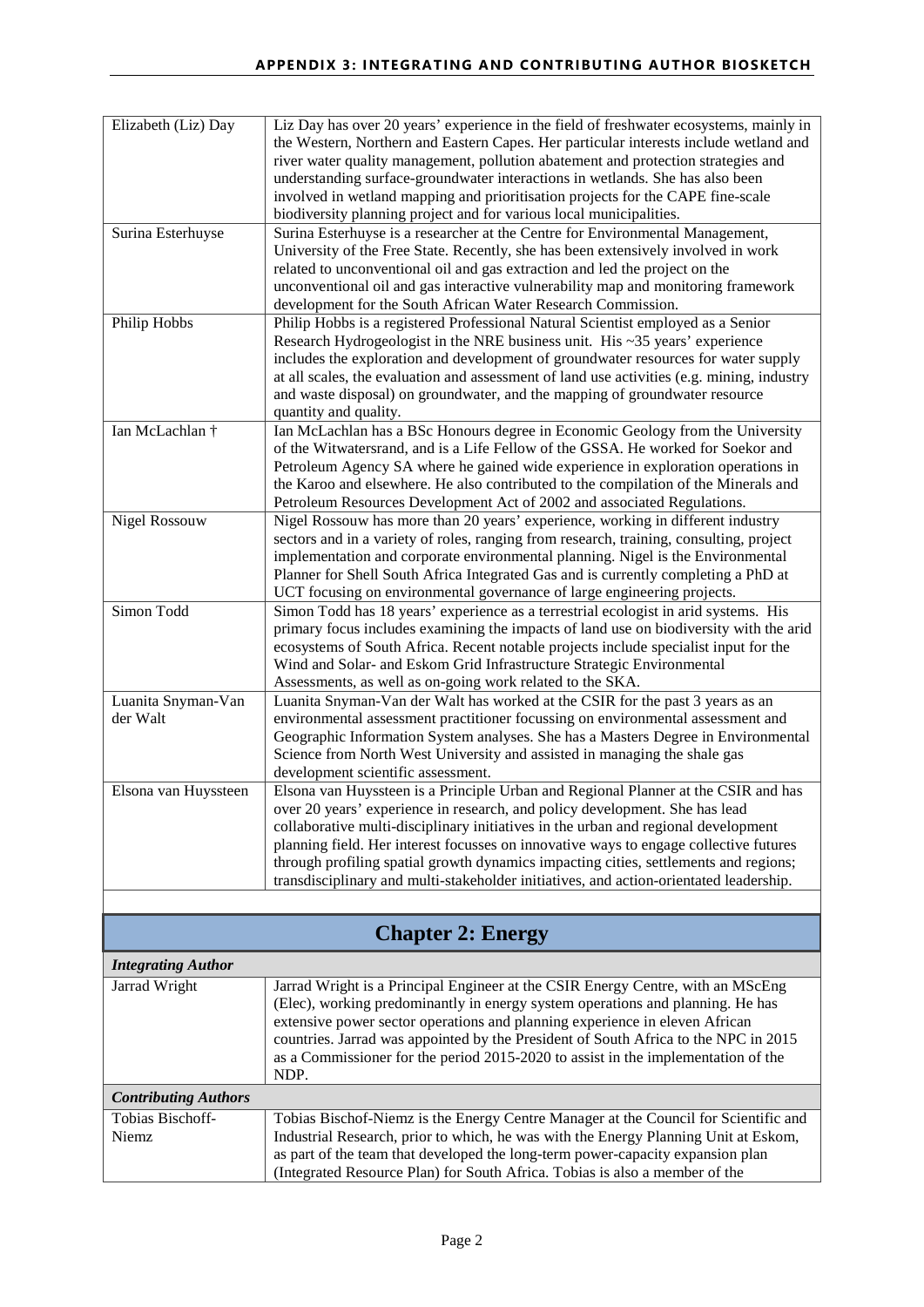|                             | Ministerial Advisory Council on Energy.                                                     |
|-----------------------------|---------------------------------------------------------------------------------------------|
| <b>Clinton Carter-Brown</b> | Clinton Carter-Brown has a PhD in Electrical Engineering from the University of             |
|                             | Cape Town, and spent 18 years in Eskom, the later portion of which as a specialist in       |
|                             | the Technology Division. He is lead author of over 15 conference and journal papers         |
|                             | and has co-authored a number of contributions. Carter-Brown joined Aurecon's                |
|                             | Tshwane Energy Unity as a Technical Director in 2014.                                       |
| Owen Zinaman                | Owen Zinaman is the Technical Lead for the 21 <sup>st</sup> Century Power Partnership South |
|                             | Africa Programme, operated out of the United States National Renewable Energy               |
|                             | Laboratory. He holds a dual appointment as a Research Analyst at the Joint Institute        |
|                             | for Strategic Energy Analysis, where he leads and supports various research activities      |
|                             | and technical writing efforts for the U.S. natural gas sector.                              |

| <b>Chapter 3: Air Quality and Greenhouse Gas Emissions</b> |                                                                                                                                                                                                                                                                                                                                                                                                                                                                          |
|------------------------------------------------------------|--------------------------------------------------------------------------------------------------------------------------------------------------------------------------------------------------------------------------------------------------------------------------------------------------------------------------------------------------------------------------------------------------------------------------------------------------------------------------|
| <b>Integrating Author</b>                                  |                                                                                                                                                                                                                                                                                                                                                                                                                                                                          |
| <b>Harald Winkler</b>                                      | Harald Winkler is Director of the Energy Research Centre, University of Cape Town.<br>His research interests focus on energy, environment and climate change mitigation.<br>Harald has co-authored a journal publication on GHG emissions from coal compared<br>to shale gas for electricity in South Africa. Harald has been a lead author on the<br>Intergovernmental Panel on Climate Change and serves on editorial boards of six<br>journals.                       |
| <b>Contributing Authors</b>                                |                                                                                                                                                                                                                                                                                                                                                                                                                                                                          |
| Katye Altieri                                              | Katye Altieri is a senior researcher at the Energy Research Centre, University of Cape<br>Town. She has extensive experience in atmospheric chemistry and air pollution,<br>including building shale gas emissions inventories. Katye completed a PhD focused<br>on atmospheric chemistry at Rutgers University, and a Masters in Public Policy<br>focused on development and energy at Princeton University.                                                            |
| Simon Clarke                                               | Simon Clarke has an MSc in Environment and Development and is founding Director<br>of IBIS Consulting, where he is a sustainability and climate change specialist with 15<br>years' experience. His experience covers greenhouse gas reporting, energy and carbon<br>reduction and physical climate change risk. He has led the development and<br>verification of over 100 greenhouse gas inventories for corporate clients and<br>governments across multiple sectors. |
| Rebecca Garland                                            | Rebecca Garland holds a PhD from the University of Colorado and has been an<br>atmospheric chemist at the CSIR since 2011. She has worked in the field of<br>atmospheric science for 16 years. Her expertise is in atmospheric science, with a<br>research focus on modeling atmospheric composition, the resultant impacts from poor<br>air quality and a changing climate.                                                                                             |
| Gerrit Kornelius                                           | Gerrit Kornelius is a chemical engineer specialising in air quality management and<br>greenhouse gas policy for the past 30 years. He has worked in the hydrocarbon<br>industry, academia and consulting practice. He was involved in drafting regulations<br>under the Air Quality Act and was a participant in drafting of Long-term Mitigation<br>Strategy that advised government on greenhouse gas reduction pathways.                                              |
| <b>Matthew Meas</b>                                        | Matthew Meas is currently undertaking a Masters in Sustainable Energy Engineering<br>at the University of Cape Town. Matthew received a bronze medal for research<br>involving sympathetic vibrations of musical instruments with strings at the Eskom<br>Expo for Young Scientists National Competition in 2009. His interests include<br>thermodynamics, sustainable energy technologies, mechanical engineering research<br>and development, and energy policy.       |
|                                                            |                                                                                                                                                                                                                                                                                                                                                                                                                                                                          |
| <b>Chapter 4: Earthquakes</b>                              |                                                                                                                                                                                                                                                                                                                                                                                                                                                                          |
| <b>Integrating Author</b>                                  |                                                                                                                                                                                                                                                                                                                                                                                                                                                                          |
| Raymond Durrheim                                           | Raymond Durrheim is the South African Research Chair of Exploration, Earthquake<br>and Mining Seismology and holds joint appointments at the University of the<br>Witwatersrand and CSIR. He is co-director of the AfricaArray research and capacity-                                                                                                                                                                                                                    |

building programme and was co-leader of the Japanese-South African collaborative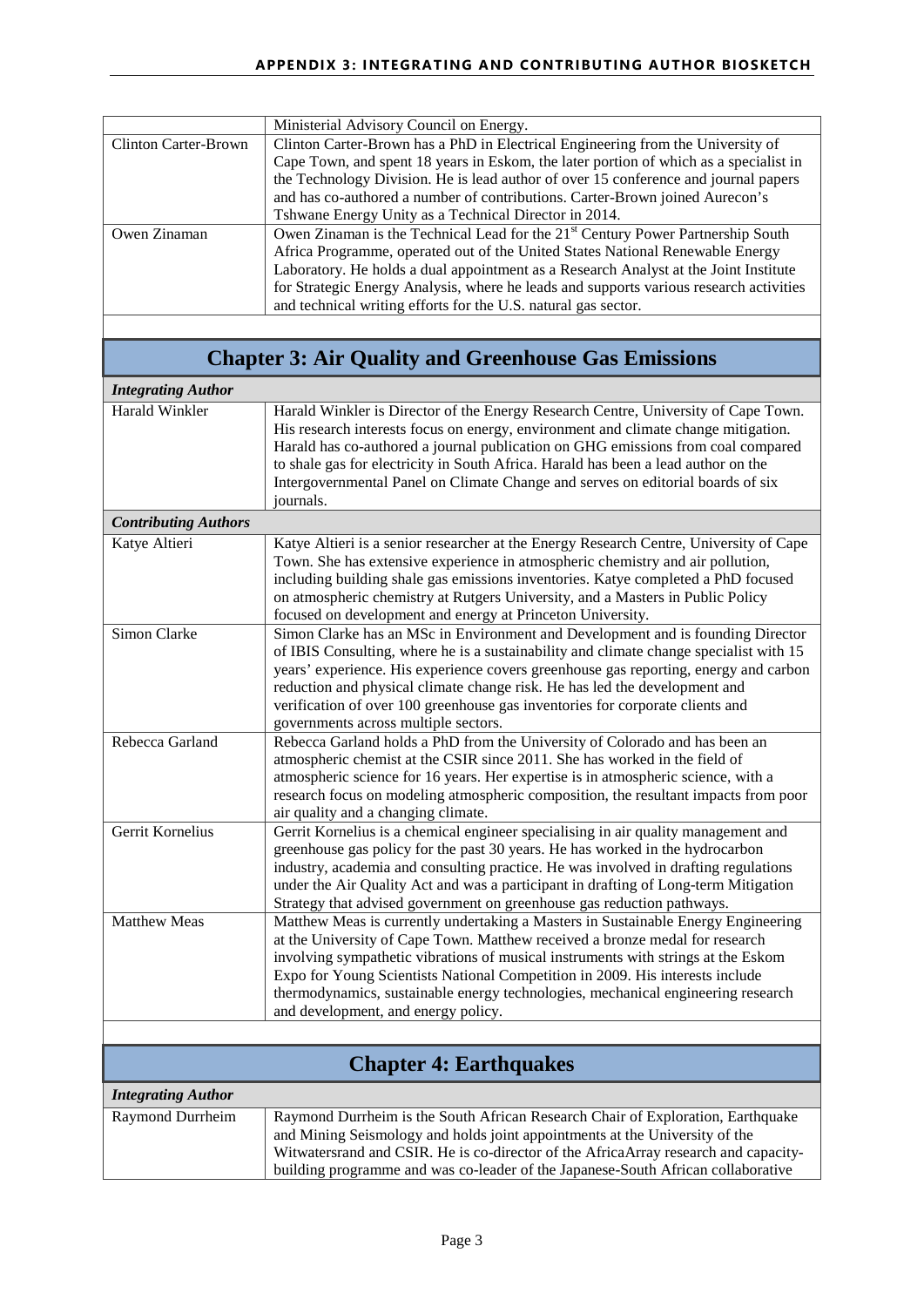|                             | project "Observational studies in South African mines to mitigate seismic risks"<br>$(2010-2015).$                                                                                                                                                                                                                                                                                                                                                                                                                                                    |
|-----------------------------|-------------------------------------------------------------------------------------------------------------------------------------------------------------------------------------------------------------------------------------------------------------------------------------------------------------------------------------------------------------------------------------------------------------------------------------------------------------------------------------------------------------------------------------------------------|
| <b>Contributing Authors</b> |                                                                                                                                                                                                                                                                                                                                                                                                                                                                                                                                                       |
| Moctar Doucouré             | C. Moctar Doucouré is an Associate-Professor of geophysics, Managing Director of<br>AEON-Earth Stewardship Science Research Institute, and Manager of the Karoo<br>Shale Gas Baseline Research Programme at the Nelson Mandela Metropolitan<br>University, where he is responsible for geophysical research including airborne<br>geophysics, deep subsurface geophysics, and micro-earthquakes. The programme<br>involves 30 post-graduate students of which four are dedicated to geophysical<br>operations and research in the Eastern Cape Karoo. |
| Vunganai Midzi              | Vunganai Midzi has a PhD in Seismology from the University of Bergen, Norway. He<br>is employed by the Council for Geoscience in Pretoria, South Africa, where he is<br>mainly responsible for a team that carries out seismic hazard assessments for critical<br>structures in South Africa and beyond. Vunganai also has experience in seismic<br>monitoring and is well published.                                                                                                                                                                 |
|                             |                                                                                                                                                                                                                                                                                                                                                                                                                                                                                                                                                       |
|                             | <b>Chapter 5: Water Resources</b>                                                                                                                                                                                                                                                                                                                                                                                                                                                                                                                     |
| <b>Integrating Authors</b>  |                                                                                                                                                                                                                                                                                                                                                                                                                                                                                                                                                       |
| Philip Hobbs                | Philip Hobbs is a registered Professional Natural Scientist employed as a Senior<br>Research Hydrogeologist in the NRE business unit. His $\sim$ 35 years' experience<br>includes the exploration and development of groundwater resources for water supply<br>at all scales, the evaluation and assessment of land use activities (e.g. mining, industry<br>and waste disposal) on groundwater, and the mapping of groundwater resource<br>quantity and quality.                                                                                     |
| Elizabeth (Liz) Day         | Liz Day has over 20 years' experience in the field of freshwater ecosystems, mainly in<br>the Western, Northern and Eastern Capes. Her particular interests include wetland and<br>river water quality management, pollution abatement and protection strategies and<br>understanding surface-groundwater interactions in wetlands. She has also been<br>involved in wetland mapping and prioritisation projects for the CAPE fine-scale<br>biodiversity planning project and for various local municipalities.                                       |
| <b>Contributing Authors</b> |                                                                                                                                                                                                                                                                                                                                                                                                                                                                                                                                                       |
| Peter Rosewarne             | Peter's 40 years of experience includes geological mapping in the<br>Merwerville/Fraserberg area, groundwater supply for municipalities, e.g. Beaufort<br>West, hydrogeological studies for the proposed Ryst Kuil uranium mine near Beaufort<br>West and assisting Shell with assessment of groundwater occurrence/risks related to<br>shale gas. He has/currently sits on the Reference Groups of three groundwater projects<br>related to Karoo shale gas for the Water Research Commission.                                                       |
| Surina Esterhuyse           | Surina Esterhuyse is a researcher at the Centre for Environmental Management,<br>University of the Free State. Recently, she has been extensively involved in work<br>related to unconventional oil and gas extraction and led the project on the<br>unconventional oil and gas interactive vulnerability map and monitoring framework<br>development for the South African Water Research Commission.                                                                                                                                                |
| Roland Schulze              | Roland Schulze is Emeritus Professor, Fellow of the Royal Society of South Africa<br>(FRSSAf), Member of the Academy of Science of South Africa, and is retired<br>Professor of Hydrology at the University of KwaZulu-Natal. His research focus is<br>currently on agro-hydrological modelling and mapping; impacts assessments of land<br>use; and climate change impacts on the water and agricultural sectors.                                                                                                                                    |
| Jenny Day                   | Jenny Day is an Emeritus Associate Professor Director of the Freshwater Research<br>Unit at the University of Cape Town and is currently Honorary Professor at the<br>Institute for Water Studies at the University of the Western Cape. Her particular<br>interests include wetlands and their associated biotas; the effects of water chemistry<br>on living organism, and the conservation and management of aquatic ecosystems.                                                                                                                   |
| Justine Ewart-Smith         | Justine Ewart-Smith has 16 years of experience in the field of freshwater ecology,<br>ranging from specialist input into biomonitoring, strategic environmental assessments<br>and situation assessment surveys, to environmental flow studies both locally and<br>abroad. Justine studied algal dynamics in Cape Rivers at the University of Cape Town<br>and completed her PhD in Freshwater Ecology in 2012.                                                                                                                                       |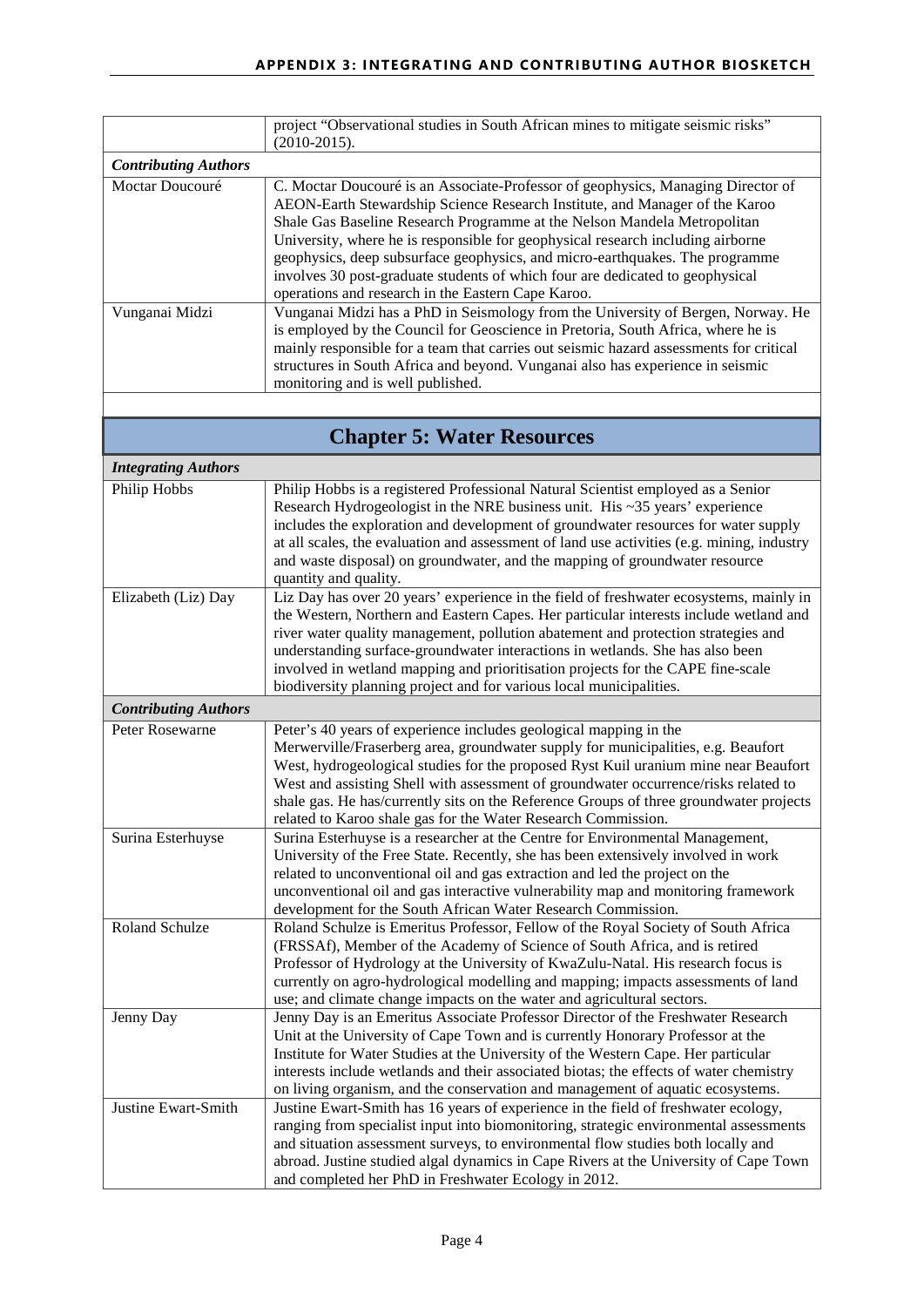| Marthie Kemp             | Marthie Kemp is a plant ecologist at the Centre for Environmental Management,<br>University of the Free State. Marthie has been involved in the development of an<br>interactive vulnerability and monitoring framework to assess the potential<br>environmental impact of unconventional oil and gas extraction and the development                                                                                                                                                                   |
|--------------------------|--------------------------------------------------------------------------------------------------------------------------------------------------------------------------------------------------------------------------------------------------------------------------------------------------------------------------------------------------------------------------------------------------------------------------------------------------------------------------------------------------------|
|                          | of a methodology to determine environmental water requirements for non-perennial<br>rivers.                                                                                                                                                                                                                                                                                                                                                                                                            |
| <b>Nick Rivers-Moore</b> | Nick Rivers-Moore is an aquatic ecologist with 15 years' professional experience.<br>After completing a PhD in Hydrology at the University of Natal in 2003, he went on<br>to a post-doctorate at the Institute for Water Research (Rhodes University). Nick is<br>also a published regional expert on freshwater conservation planning, and successfully<br>developed the first provincial freshwater conservation plan for KwaZulu-Natal, South<br>Africa.                                           |
| <b>Henk Coetzee</b>      | Henk Coetzee has over 24 years' experience in Geophysics, and currently works at<br>Council for Geoscience as a Specialist Scientist; Sustainable Resources and<br>Environment Competency unit. His scientific experience includes radiometric<br>surveying; remote sensing of mining environments; and research experience,<br>specialising in the investigation, characterisation and rehabilitation of mining<br>environments and abandoned mines and mine water, with a strong focus on acid mine. |
| Danita Hohne             | Danita Hohne is a Scientific Technician with the Department of Water and Sanitation<br>(Northern Cape), with 7 years' experience in groundwater management. Projects she<br>has worked on include MeerKAT (SKA); renewable energy and thermal springs in<br>Augrabies. With regards to hydraulic fracturing; Danita has been formulising baseline<br>and monitoring concepts and assisting in writing the regulations for oil and gas<br>exploration.                                                  |
| <b>Ashton Maherry</b>    | Ashton Maherry has a BSc Honours degree from the University of the Free State, and<br>is currently a full time Masters GISc student at UNIGIS International. Ashton has ~12<br>years' experience as a Geohydrologist at the Council for Scientific and Industrial<br>Research, where he serves as a Senior Knowledge Applicator, GIS- and Groundwater<br>specialist, and Project Manager.                                                                                                              |

#### **Chapter 6: Impacts on Waste Planning and Management**

| <b>Integrating Author</b>  |                                                                                                                                                                                                                                                                                                                                                                                                                                                     |
|----------------------------|-----------------------------------------------------------------------------------------------------------------------------------------------------------------------------------------------------------------------------------------------------------------------------------------------------------------------------------------------------------------------------------------------------------------------------------------------------|
| Suzan Oelofse              | Suzan Oelofse is a Principal Researcher and Research Group Leader at the CSIR, an<br>Extra-ordinary Associate Professor in Environmental Sciences and Management at the<br>North-West University and the President of the Institute of Waste Management of<br>Southern Africa. Her expertise involves integrated waste management and water<br>resource management; waste information and data; and reducing the environmental<br>impacts of waste. |
| <b>Contributing Author</b> |                                                                                                                                                                                                                                                                                                                                                                                                                                                     |
| Johan Schoonraad           | Johan Schoonraad is a professional chemist with EnviroServ Waste Management,<br>where he interacts with a small dedicated team of professional scientists and engineers<br>to find appropriate solutions to complex hazardous waste and chemical pollution<br>problems. He is involved in on-going operational issues as well as providing input to<br>the development of solutions to meet the strategic goals of the company.                     |

#### **Chapter 7: Biodiversity & Ecological Impacts: Landscape Processes, Ecosystems and Species**

| <b>Integrating Authors</b> |                                                                                     |
|----------------------------|-------------------------------------------------------------------------------------|
| <b>Stephen Holness</b>     | Stephen Holness has 17 years' experience as a conservation planner, landscape       |
|                            | ecologist and environmental GIS specialist. He is also an independent scientist     |
|                            | associated with the Centre for African Conservation Ecology and the Coastal and     |
|                            | Marine Research Institute at Nelson Mandela Metropolitan University. He specialises |
|                            | in systematic conservation planning in support of land use planning, marine spatial |
|                            | planning, protected area expansion and reserve management.                          |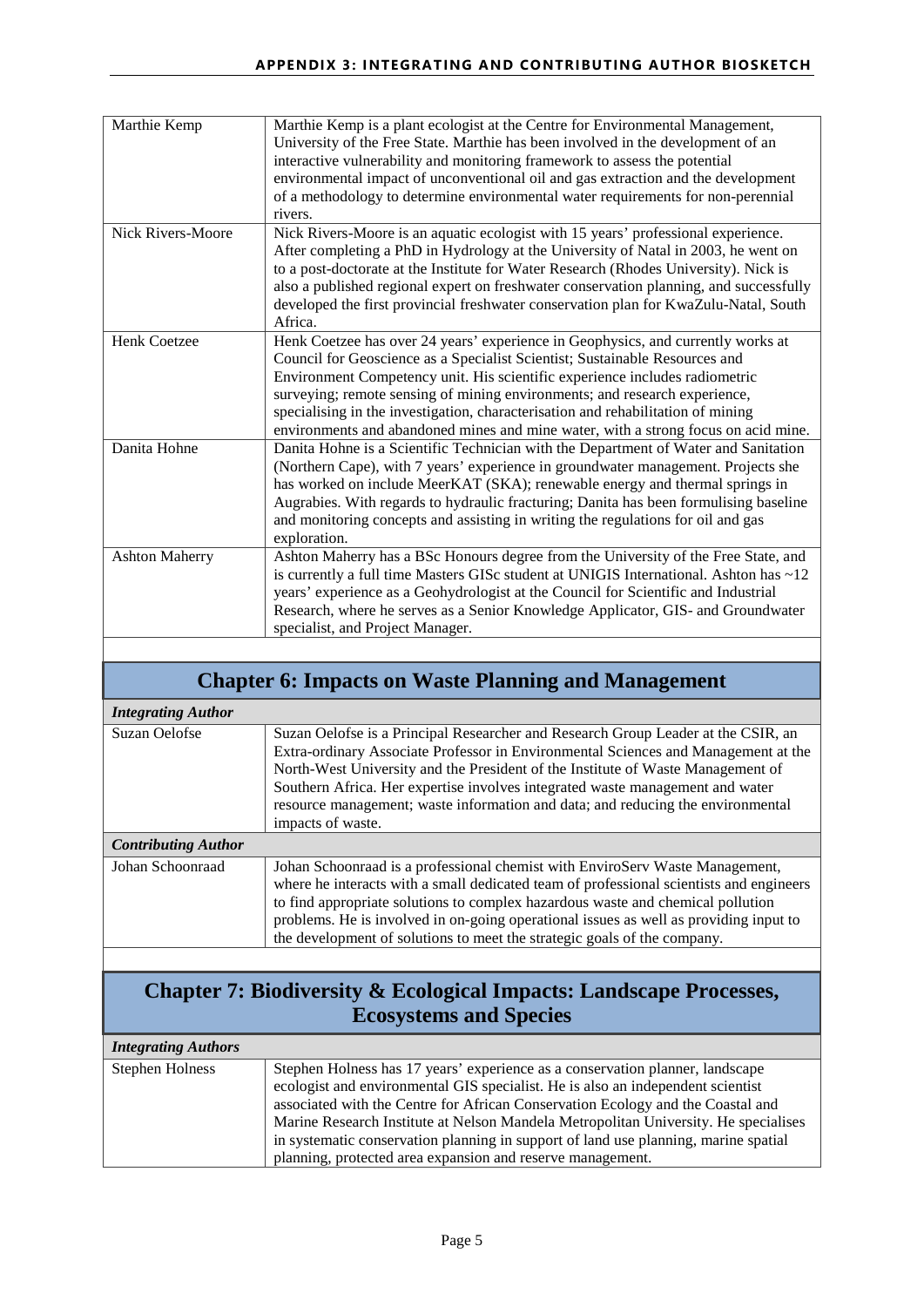| Amanda Driver               | Amanda Driver is the Senior Biodiversity Policy Advisor at the South African<br>National Biodiversity Institute (SANBI). Her work focuses on translating South<br>Africa's biodiversity science into policy, legislation and practice. She led the National<br>Biodiversity Assessment (2011), and has extensive experience in the application of<br>spatial biodiversity information in a range of contexts at national and sub-national<br>level.                                                                      |
|-----------------------------|--------------------------------------------------------------------------------------------------------------------------------------------------------------------------------------------------------------------------------------------------------------------------------------------------------------------------------------------------------------------------------------------------------------------------------------------------------------------------------------------------------------------------|
| <b>Contributing Authors</b> |                                                                                                                                                                                                                                                                                                                                                                                                                                                                                                                          |
| Simon Todd                  | Simon Todd has 18 years' experience as a terrestrial ecologist in arid systems. His<br>primary focus includes examining the impacts of land use on biodiversity with the arid<br>ecosystems of South Africa. Recent notable projects include specialist input for the<br>Wind and Solar- and Eskom Grid Infrastructure Strategic Environmental<br>Assessments, as well as on-going work related to the SKA.                                                                                                              |
| Kate Snaddon                | Kate Snaddon has 20 years of experience in the field of freshwater ecology (both as a<br>researcher and consultant) and general environmental consulting. Her skills are in<br>environmental impact assessment of infrastructure and development projects that<br>impact on surface freshwater ecosystems. Recently, Kate has been lead consultant on<br>two national strategic environmental assessments for wind and solar, and electricity<br>transmission infrastructure.                                            |
| Michelle Hamer              | Michelle Hamer has a PhD from the University of KwaZulu-Natal. She has worked as<br>a museum curator and academic, and is currently the Director for animal taxonomy at<br>SANBI. She has led several large scale invertebrate surveys and participated in red<br>listing and other conservation initiatives. She has published 70 scientific papers and<br>contributed to six book chapters.                                                                                                                            |
| Domitilla Raimondo          | Domitilla Raimondo is the Threatened Plant Programme Manager at the South<br>African National Biodiversity Institute. Domitilla is the lead author of the "Red List of<br>South African Plants" (2009), inter alia, and co-authored "Taxonomic research<br>priorities for the conservation of the South African flora" (2013). She is also involved<br>in the Custodians of Rare and Endangered Wildflowers (CREW) programme.                                                                                            |
| <b>Fahiema Daniels</b>      | Fahiema Daniels plays a key role in supporting biodiversity planning in South Africa<br>by leading spatial analyses for National-scale projects, such as the Electricity Grid<br>Infrastructure Strategic Environmental Assessment. Additional projects include listing<br>of threatened ecosystems; the terrestrial component of the National Biodiversity<br>Assessment; and developing the spatial layers that feed into Department of<br>Environmental Affairs Natural Resource Management Land User Incentive tool. |
|                             |                                                                                                                                                                                                                                                                                                                                                                                                                                                                                                                          |
|                             | <b>Chapter 8: Agriculture</b>                                                                                                                                                                                                                                                                                                                                                                                                                                                                                            |
| <b>Integrating Author</b>   |                                                                                                                                                                                                                                                                                                                                                                                                                                                                                                                          |
| Noel Oettlé                 | Noel Oettlé holds a Post Graduate Diploma in Agricultural Development from the<br>University of London. He was founding Director of the Farmer Support Group at the<br>University of KwaZulu-Natal, and is the Rural Programme Manager for the<br>Environmental Monitoring Group. His work focuses on enabling small-scale farmers<br>to adapt to climate change and enhance their livelihoods through the sustainable use of<br>natural resources and improved market access.                                           |
| <b>Contributing Authors</b> |                                                                                                                                                                                                                                                                                                                                                                                                                                                                                                                          |
| Lehman Lindeque             | Lehman Lindeque is a Professional Natural Scientist in Agricultural Science with a<br>Masters degree in Environmental Studies from the University of Newcastle, Australia.<br>Lehman's field of expertise is the assessment and mapping of land degradation and<br>sustainable land management. His knowledge and skills are also internationally<br>recognised, as demonstrated by his involvement in training and consultation abroad.                                                                                 |
| Justin du Toit              | Justin Du Toit is as an agricultural researcher in Middelburg, Eastern Cape. His<br>research interests include long-term vegetation changes as influenced by fire, grazing<br>and rainfall in the central to eastern Karoo; dealing with invasive plants in semi-arid<br>areas, notably slangbos and satansbos; and rainfall patterns in semi-arid South Africa.<br>He also teaches courses on planted pastures, environmental management, and<br>rehabilitation/restoration.                                            |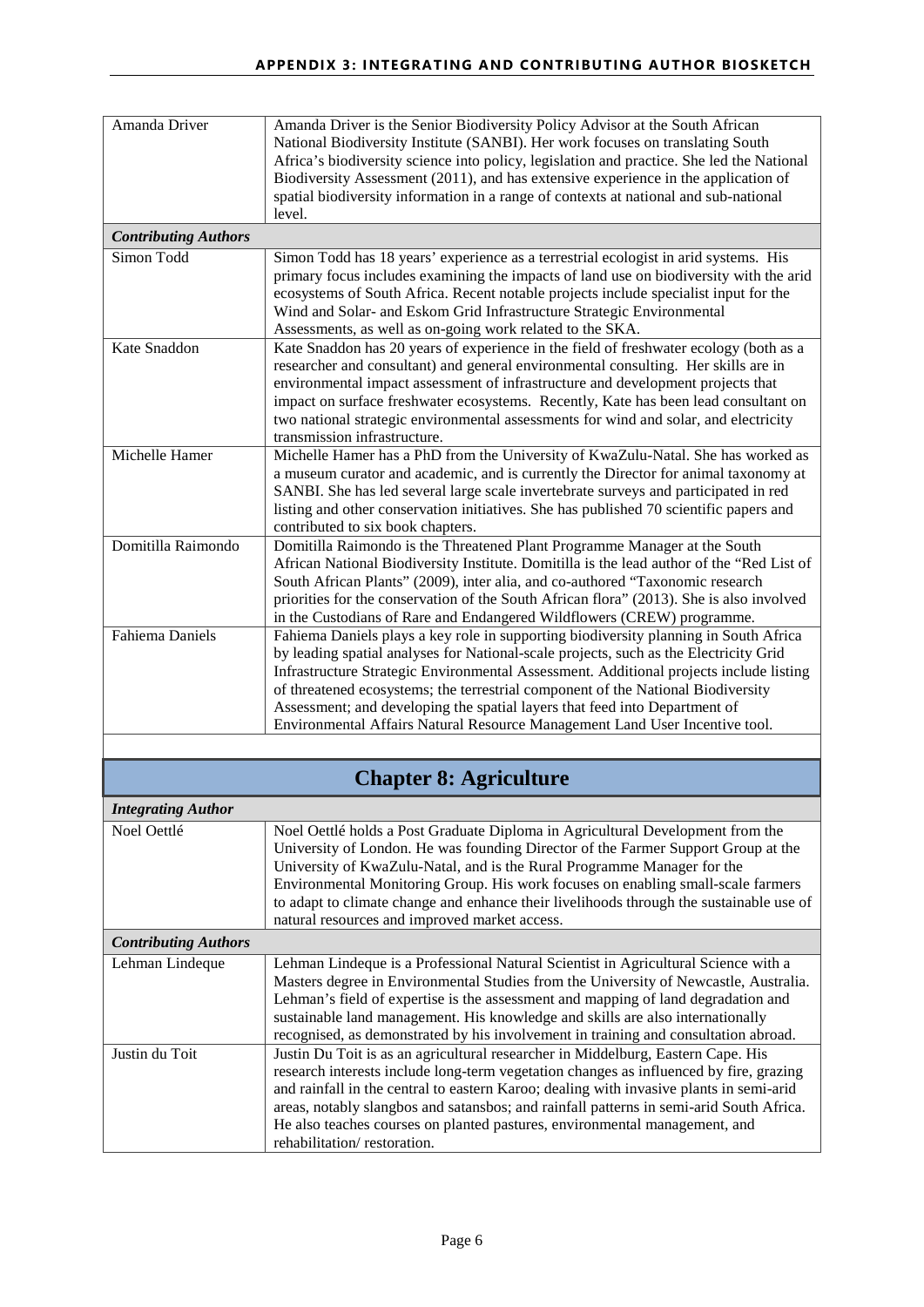| Igshaan Samuels             | Igshaan Samuels is a research scientist working for the Agricultural Research Council.<br>His current research focus involves assessing indigenous knowledge systems and its<br>application in climate change adaptation in Namaqualand; assessing diet selection and<br>resource use amongst different livestock species in semi-arid rangelands; and<br>investigating and mapping livestock mobility patterns under variable socio-ecological<br>conditions on the commons of Namaqualand. |
|-----------------------------|----------------------------------------------------------------------------------------------------------------------------------------------------------------------------------------------------------------------------------------------------------------------------------------------------------------------------------------------------------------------------------------------------------------------------------------------------------------------------------------------|
|                             |                                                                                                                                                                                                                                                                                                                                                                                                                                                                                              |
|                             | <b>Chapter 9: Impacts on Tourism in the Karoo</b>                                                                                                                                                                                                                                                                                                                                                                                                                                            |
| <b>Integrating Author</b>   |                                                                                                                                                                                                                                                                                                                                                                                                                                                                                              |
| Daan Toerien                | Daan Toerien had an early career as researcher/academic, specialising in ecological<br>and water research, involvement in science management. A period at the Sloan<br>Business School of M.I.T. prompted research and scientific publications on the<br>similarities between natural ecosystems and enterprise development in South African<br>towns. This enabled the development of predictive capabilities that extend to shale gas<br>and the Karoo's tourism industry.                 |
| <b>Contributing Authors</b> |                                                                                                                                                                                                                                                                                                                                                                                                                                                                                              |
| Gerrie du Rand              | Gerrie Du Rand is a Senior Lecturer and Head of the Foods and Nutrition Section at<br>Department of Consumer Science, University of Pretoria. Her area of interest is Food<br>Tourism and the use of Local foods in culinary mapping. She has received academic<br>recognition nationally and internationally as a researcher and expert in the field of<br>Food and Hospitality related consumer behaviour.                                                                                 |
| <b>Caroline Gelderblom</b>  | Caroline Gelderblom has over 20 years' of experience in the environmental sector<br>working with National and Provincial Agencies and at a municipal scale to strengthen<br>institutions. She has a particular interest in public works programmes and sustainable<br>land use planning, including the promotion of conservation, sustainable tourism and<br>agriculture, which extend across South Africa into the Southern African Development<br>Community.                               |
| Melville Saayman            | Melville Saayman is the director of the Tourism Research in Economic Environs and<br>Society (TREES) at the Potchefstroom Campus of the North-West University in South<br>Africa. His field of research is tourism economics and management and he has<br>published more than 160 scientific articles, 20 tourism books and more than 330<br>technical reports.                                                                                                                              |
|                             |                                                                                                                                                                                                                                                                                                                                                                                                                                                                                              |
|                             | <b>Chapter 10: Impacts on the Economics</b>                                                                                                                                                                                                                                                                                                                                                                                                                                                  |
| <b>Integrating Author</b>   |                                                                                                                                                                                                                                                                                                                                                                                                                                                                                              |
| Hugo van Zyl                | Hugo van Zyl is the director of Independent Economic Researchers, focusing on<br>economics impact assessment, project appraisal and applied environmental resource<br>economics. He has 18 years' experience in providing specialist inputs to<br>environmental authorisation and policy processes, including projects in the mining, oil<br>and gas sectors. He was lead author of a 2012 WWF sponsored discussion document<br>on financial provisions for mine closure in South African.   |
| <b>Contributing Authors</b> |                                                                                                                                                                                                                                                                                                                                                                                                                                                                                              |
| Saliem Fakir                | Saliem Fakir is the Head of the Policy and Futures Unit at the WWF-SA. His areas of<br>focus include the economy, energy, climate and the food-water nexus. He has written<br>on the economics of shale gas based on a study on framing the economics of shale<br>gas. He is a regular columnist for Engineering News and other media outlets.                                                                                                                                               |
| Anthony Leiman              | Anthony Leiman is an associate professor at the School of Economics at the<br>University of Cape Town. His expertise includes mining, fisheries, and project<br>appraisal, particularly cost benefit analysis. Leiman co-authored a report on the<br>sustainable management of natural resources focussing on Tanzania's new gas<br>deposits in 2014 and helped formulate the WWF sponsored discussion document on<br>financial provisions for mine closure in South Africa in 2012.         |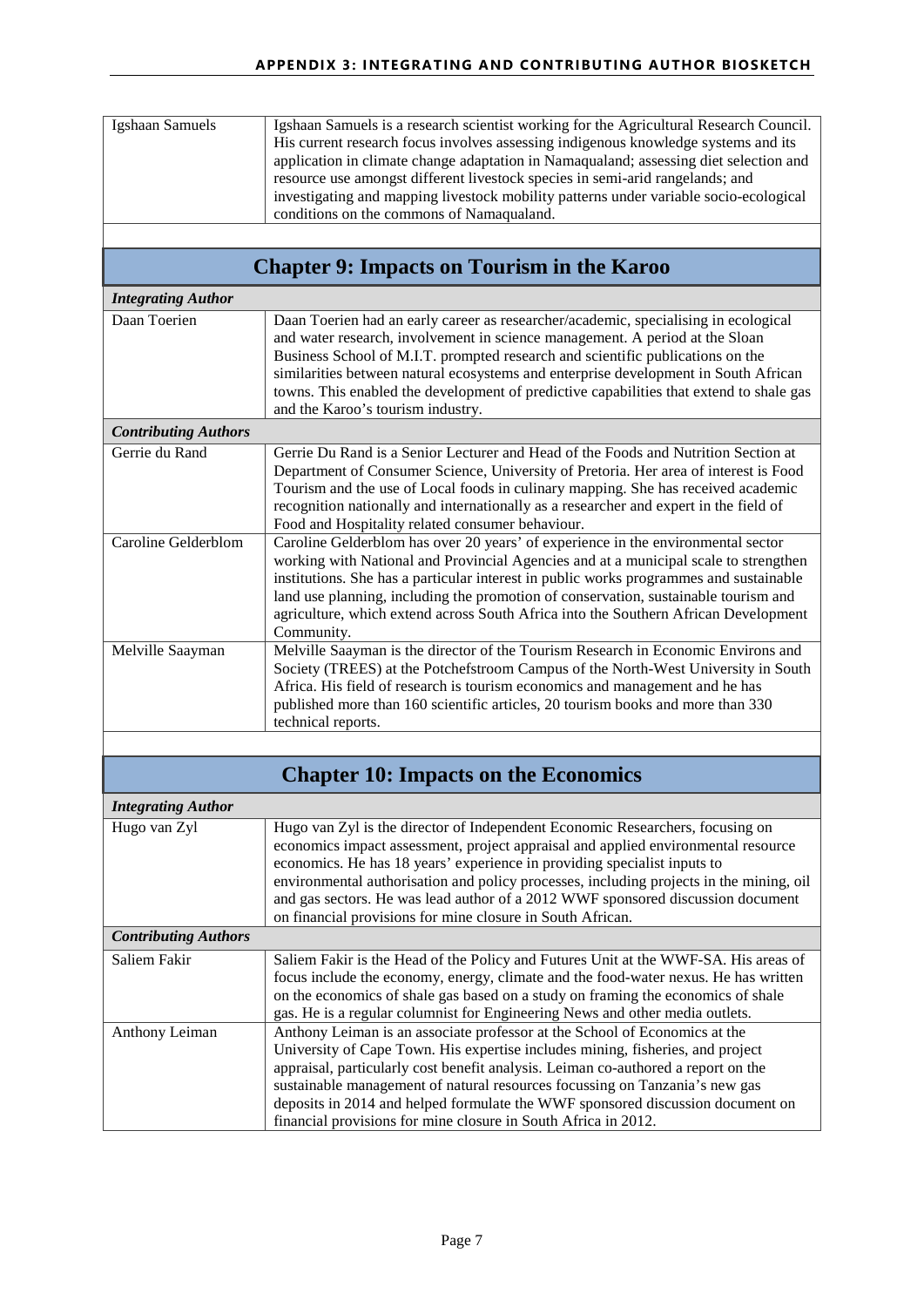| <b>Barry Standish</b>       | Barry Standish is visiting Professor of Economics at the Rotterdam School of<br>Management, Erasmus University in Rotterdam. He specialises in applied<br>macroeconomics, and has written and consulted extensively on the analysis of energy<br>and electricity. Barry is director and consultant at Stratecon, and while he has<br>consulted in various capacities in the past; economic and financial modelling is his<br>key specialisation.                                                                              |
|-----------------------------|-------------------------------------------------------------------------------------------------------------------------------------------------------------------------------------------------------------------------------------------------------------------------------------------------------------------------------------------------------------------------------------------------------------------------------------------------------------------------------------------------------------------------------|
|                             |                                                                                                                                                                                                                                                                                                                                                                                                                                                                                                                               |
|                             | <b>Chapter 11: Impacts on Social Fabric</b>                                                                                                                                                                                                                                                                                                                                                                                                                                                                                   |
| <b>Integrating Author</b>   |                                                                                                                                                                                                                                                                                                                                                                                                                                                                                                                               |
| Doreen Atkinson             | Doreen Atkinson is a Research Associate at the University of the Free State,<br>Bloemfontein. Her areas of research expertise include local government, community<br>development, intergovernmental relations, policy analysis, governance, local<br>economic development, small towns and rural development, land reform, sustainable<br>livelihoods, project and programme evaluation, and regional development. Doreen has<br>extensive research on Karoo tourism, and has organised five Karoo conferences since<br>2009. |
| <b>Contributing Authors</b> |                                                                                                                                                                                                                                                                                                                                                                                                                                                                                                                               |
| Catherine Schenk            | Catherine Schenk has 34 years of teaching experience and 40 years of work<br>experience, which includes rural social work in South Africa, involving the evaluation<br>of the recruitment; and retention strategy of the Department of Social Development,<br>which was commissioned by Chiastolite Professional Services (CPS). In 2015 the<br>University of the Western Cape and University of Johannesburg provided funding for<br>her research on the waste pickers in the Karoo.                                         |
| Sethulego Matebesi          | Sethulego Matebesi is a Senior Lecturer and Acting Academic Head of the<br>Department of Sociology at the University of the Free State. Sethulego's research<br>focuses on community protests in South Africa, specifically the differential social<br>organisation of communities and civic organisations in predominantly black and white<br>neighbourhoods, as well as the effect of community trusts on protests in mining<br>towns.                                                                                      |
| Karin Badenhorst            | Karin Badenhorst founded the Footsteps Foundation and has over 25 years of<br>research, consulting, business development and executive management experience in<br>the large institutional environment. Her current research focuses on socio-economic<br>and ecological entrepreneurship, sustainability, the renovation of selected economic,<br>agricultural, natural, cultural and technological value chains for the benefit of small,<br>distant, vulnerable, rural communities, with a particular focus on the Karoo.  |
|                             | <b>Chapter 12: Impacts on Human Health</b>                                                                                                                                                                                                                                                                                                                                                                                                                                                                                    |
|                             |                                                                                                                                                                                                                                                                                                                                                                                                                                                                                                                               |
| <b>Integrating Author</b>   |                                                                                                                                                                                                                                                                                                                                                                                                                                                                                                                               |
| <b>Bettina Genthe</b>       | Bettina Genthe has over 30 years' experience in the field of environmental health<br>aspects and water quality. She has been a temporary advisor to the World Health<br>Organisation and United States Environmental Protection Agency on Exposure<br>Assessment. She has extensive experience in water-related human health risk<br>assessments, water quality monitoring, risk communication, health interventions, and<br>health and hygiene awareness creation and education.                                             |
| <b>Contributing Authors</b> |                                                                                                                                                                                                                                                                                                                                                                                                                                                                                                                               |
| <b>Ashton Maherry</b>       | Ashton Maherry has a BSc Honours degree from the University of the Free State, and<br>is currently a full time Masters GISc student at UNIGIS International. Ashton has ~12<br>years' experience as a Geohydrologist at the Council for Scientific and Industrial<br>Research, where he serves as a Senior Knowledge Applicator, GIS- and Groundwater<br>specialist, and Project Manager.                                                                                                                                     |
| Maronel Steyn               | Maronel Steyn has an M.Tech degree in Environmental Health from the Central<br>University of Technology, and is a researcher within the CSIR's Water Resources<br>competency area. Her key competencies lie in environmental epidemiology, human<br>health risk and burden of disease. Maronel's areas of interest include drinking water<br>treatment, wastewater treatment and reuse, water pollution microbiology, health                                                                                                  |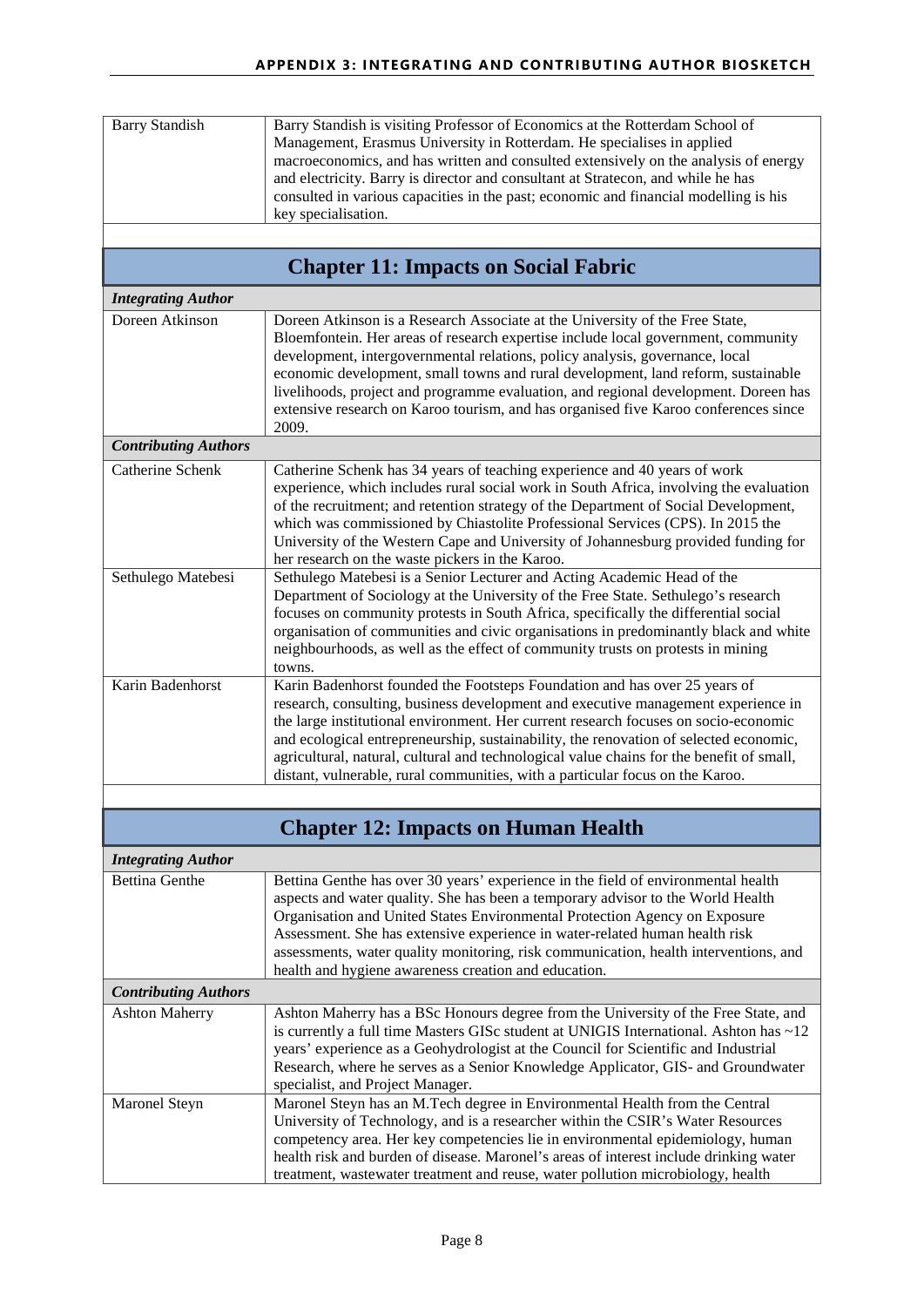|                     | economics and diseases.                                                                 |
|---------------------|-----------------------------------------------------------------------------------------|
| Hanna-Andrea Rother | Hanna-Andrea Rother, PhD, is Associate Professor and Head of the Environmental          |
|                     | Health Division in the School of Public Health and Family Medicine at the University    |
|                     | of Cape Town. She has over 25 years' experience in research, policy analysis,           |
|                     | capacity building and teaching related to chemical exposure risks, risk management      |
|                     | and mitigation, as well as risk perceptions and risk communication.                     |
| Leslie London       | Leslie London is a public health specialist and Professor at the School of Public       |
|                     | Health and Family Medicine, University of Cape Town. He is actively involved in the     |
|                     | Centre for Occupational and Environmental Health Research, and has served on many       |
|                     | committees dealing with ethics and human rights. He has published over 150 articles     |
|                     | and 15 books or book chapters.                                                          |
| Mieke Willems       | Mieke Willems is employed as evaluator in a technical position as Assistant Director    |
|                     | in the Western Cape Government Health's Impact Assessment Unit. She has a               |
|                     | Master's in Public Heath from the University of Cape Town where her thesis related      |
|                     | to risk perceptions surrounding fracking, specifically from a health perspective. Other |
|                     | research interests include environmental health, non-communicable diseases and          |
|                     | diseases of lifestyle.                                                                  |
|                     |                                                                                         |

### **Chapter 13: Impacts on Sense of Place Values**

| <b>Integrating Author</b>   |                                                                                                                                                                                                                                                                                                                                                                                                                                                                                                                                                          |
|-----------------------------|----------------------------------------------------------------------------------------------------------------------------------------------------------------------------------------------------------------------------------------------------------------------------------------------------------------------------------------------------------------------------------------------------------------------------------------------------------------------------------------------------------------------------------------------------------|
| Leanne Seeliger             | Leanne Seeliger is an independent environmental ethics consultant. She completed a<br>post-doctoral fellowship at the Economic Performance and Development Unit at the<br>Human Sciences Research Council, and has lectured environmental philosophy at<br>several tertiary institutions. She is an affiliate of the University of Stellenbosch's Unit<br>for Environmental Ethics and the Environmental Education Programme. Her research<br>interests are the green economy, adaptive governance, environmental ethics and<br>environmental education. |
| <b>Contributing Authors</b> |                                                                                                                                                                                                                                                                                                                                                                                                                                                                                                                                                          |
| Michael de Jongh            | Michael de Jongh is Professor Emeritus, Anthropology, at Unisa. He has published<br>widely and presented scientific papers internationally. For some 25 years his research<br>focus has been on the Karoo in particular. He has published over 20 articles and<br>several books and research reports in the fields of prehistory, history and anthropology<br>reflect his engagement with the region and its people.                                                                                                                                     |
| David Morris                | David Morris heads Archaeology at the McGregor Museum and is Extraordinary<br>Professor at Sol Plaatje University in Kimberley. His main research interest in rock art<br>was the focus of his PhD at the University of the Western Cape. He is involved in a<br>wide cross-section of projects and publications in Northern Cape archaeology,<br>including development of public archaeology sites.                                                                                                                                                     |

### **Chapter 14: Visual, Aesthetic and Scenic Resources**

| <b>Integrating Author</b>   |                                                                                                                                                                           |
|-----------------------------|---------------------------------------------------------------------------------------------------------------------------------------------------------------------------|
| <b>Bernard Oberholzer</b>   | Bernard Oberholzer is a landscape architect and environmental planner with over 20<br>years' experience in visual assessments, particularly for wind and solar energy, as |
|                             | well as gas pipelines and powerlines. He authored the <i>Guideline for Involving Visual</i>                                                                               |
|                             | and Aesthetic Specialists in EIA Processes, and co-authored a heritage and scenic                                                                                         |
|                             | resources study for the Provincial Government, Western Cape.                                                                                                              |
| <b>Contributing Authors</b> |                                                                                                                                                                           |
| <b>Ouinton Lawson</b>       | Quinton Lawson is a professional architect, with 15 years' experience in visual                                                                                           |
|                             | assessments. He is visiting lecturer for the University of Cape Town and serves on the                                                                                    |
|                             | Impact Assessment Committee of Heritage Western Cape for the Provincial                                                                                                   |
|                             | Government Western Cape. Has been involved in numerous visual assessments,                                                                                                |
|                             | usually in association with BOLA, for solar and wind energy facilities, as well as gas                                                                                    |
|                             | pipelines and powerlines.                                                                                                                                                 |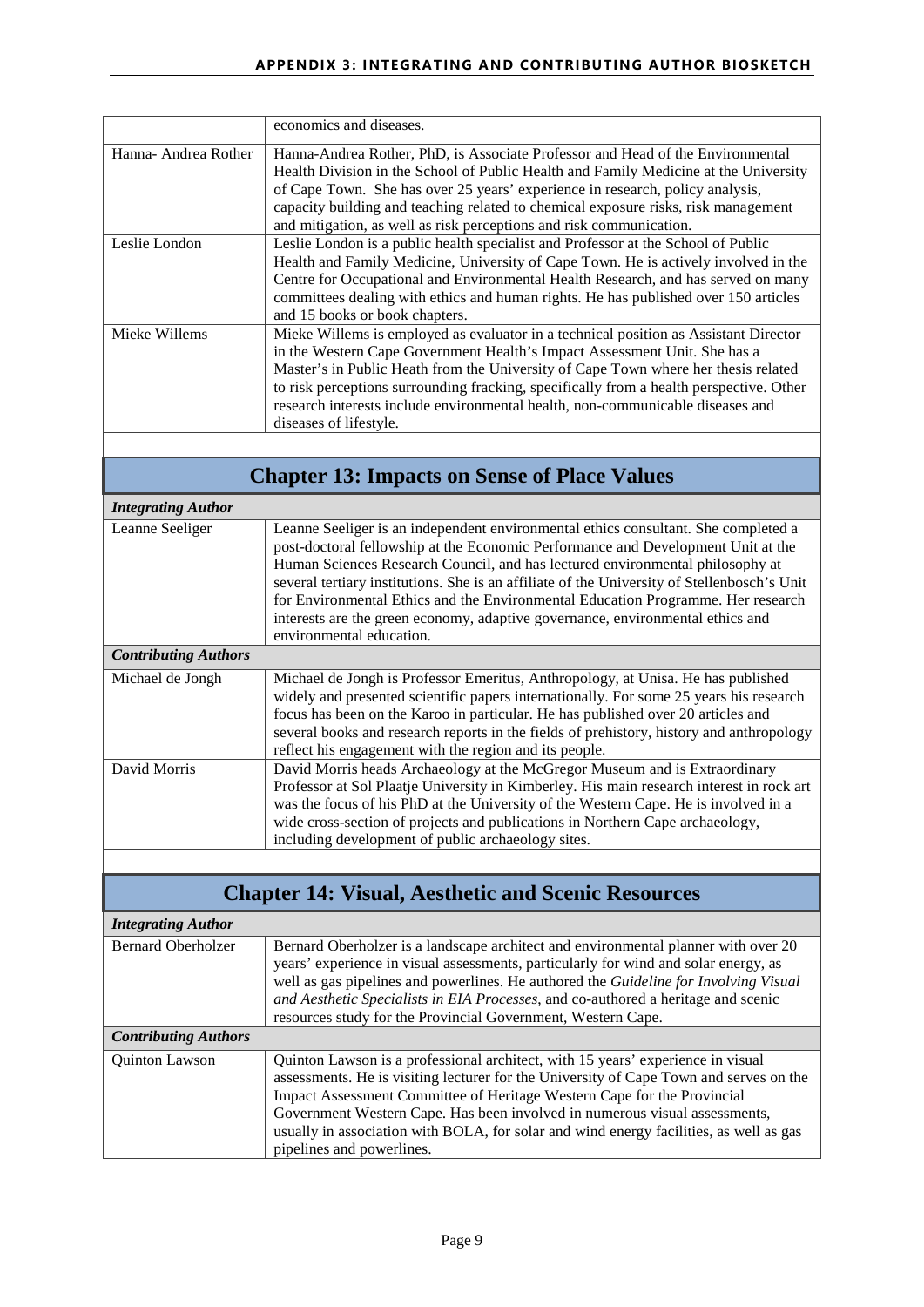| Menno Klapwijk | Menno Klapwijk has 33 years' experience as a SACLAP registered professional<br>landscape architect, and is a founding and principal member of Bapela Cave             |
|----------------|-----------------------------------------------------------------------------------------------------------------------------------------------------------------------|
|                | Klapwijk, landscape architects and environmental planners. He has over 100                                                                                            |
|                | publications and reports dealing mostly with environmental planning, environmental<br>rehabilitations and control specification, and environmental- and visual impact |
|                | assessment. He also assisted in drafting 'A Guideline for Involving Visual and                                                                                        |
|                | Aesthetic Specialists in EIA Processes'.                                                                                                                              |
| Graham Young   | Graham Young is a registered landscape architect and visual impact assessment                                                                                         |
|                | specialist. He was awarded an ILASA Merit Award for his work and helped develop                                                                                       |
|                | the Guideline for Involving Visual and Aesthetic Specialists in EIA Processes. He                                                                                     |
|                | authored a research document for Eskom, The Visual Impacts of Power Lines, and                                                                                        |
|                | produced 'Guidelines for involving visual and aesthetic specialists' for a World                                                                                      |
|                | Heritage Site in Mauritius.                                                                                                                                           |

### **Chapter 15: Impacts on Heritage**

#### *Integrating Author*

| Jayson Orton                | Jayson Orton has conducted numerous heritage impact assessments for a wide range<br>of project types throughout the western half of South Africa since 2004, often<br>collaborating with other specialists. His research interest is in the Later Stone Age<br>archaeology and rock art of South Africa's arid environments, especially<br>Namaqualand; on which he has published widely.                                             |
|-----------------------------|---------------------------------------------------------------------------------------------------------------------------------------------------------------------------------------------------------------------------------------------------------------------------------------------------------------------------------------------------------------------------------------------------------------------------------------|
|                             |                                                                                                                                                                                                                                                                                                                                                                                                                                       |
| <b>Contributing Authors</b> |                                                                                                                                                                                                                                                                                                                                                                                                                                       |
| John Almond                 | John Almond is a Cape Town-based palaeontologist with almost 30 years' experience<br>working on the geology and fossils of southern Africa. He worked for the Council for<br>Geoscience for eight years, and has carried out numerous palaeontological impact<br>assessments for developments and conservation areas in the Karoo, including strategic<br>Impact Assessments for the SKA project and alternative energy developments. |
| Nicholas Clarke             | Nicholas Clarke, a heritage architect, obtained his professional degree from the                                                                                                                                                                                                                                                                                                                                                      |

| 1 110110100 OR01110 | Thenonas Chame, a hermage aremieer, commed ms professional acgree from the                |
|---------------------|-------------------------------------------------------------------------------------------|
|                     | University of Pretoria, followed by a Masters Degree from Cambridge University. He        |
|                     | has practiced as an architect and heritage advisor and lectured in built heritage studies |
|                     | at the University of Pretoria and Delft University of Technology. He is active in         |
|                     | World Heritage, having undertaken numerous ICOMOS/UNESCO Missions.                        |
| Roger Fisher        | Roger Fisher is Professor Emeritus, at the Department of Architecture, University of      |
|                     | Pretoria. His research focuses on the South African built heritage, particularly as it    |
|                     | serves sustainable communities. His expertise serves the public as advisor and            |
|                     | committee member of various heritage bodies and committees and as practitioner            |
|                     | acting as a heritage consultant.                                                          |

#### **Chapter 16: Noise generated by Shale Gas- related activities**

| <b>Integrating Author</b>  |                                                                                                                                                                                                                                                                                                                                                                                                                                                                                          |
|----------------------------|------------------------------------------------------------------------------------------------------------------------------------------------------------------------------------------------------------------------------------------------------------------------------------------------------------------------------------------------------------------------------------------------------------------------------------------------------------------------------------------|
| Andrew Wade                | Andrew Wade is the Managing Director of Sound Research Laboratories South Africa<br>(SRL SA). He is a registered Chartered Engineer with the Engineering Council (UK),<br>and is a member of the Institute of Acoustics (UK). He has significant experience in<br>environmental noise and vibrations, building acoustics, industrial acoustics, acoustic<br>modelling and Noise and Vibration Harshness (NVH).                                                                           |
| <b>Contributing Author</b> |                                                                                                                                                                                                                                                                                                                                                                                                                                                                                          |
| <b>Adrian Jongens</b>      | Adrian Jongens (M.Sc. Electrical Engineering) has trained undergraduate and<br>postgraduate engineering students on the application of fundamental physical<br>acoustical principles to noise and vibration control for 40 years. In parallel, he has<br>provided a consulting service in all aspects relating to noise and vibration control,<br>building and architectural acoustics, noise management policy formulation and<br>environmental noise impact assessment and mitigation. |